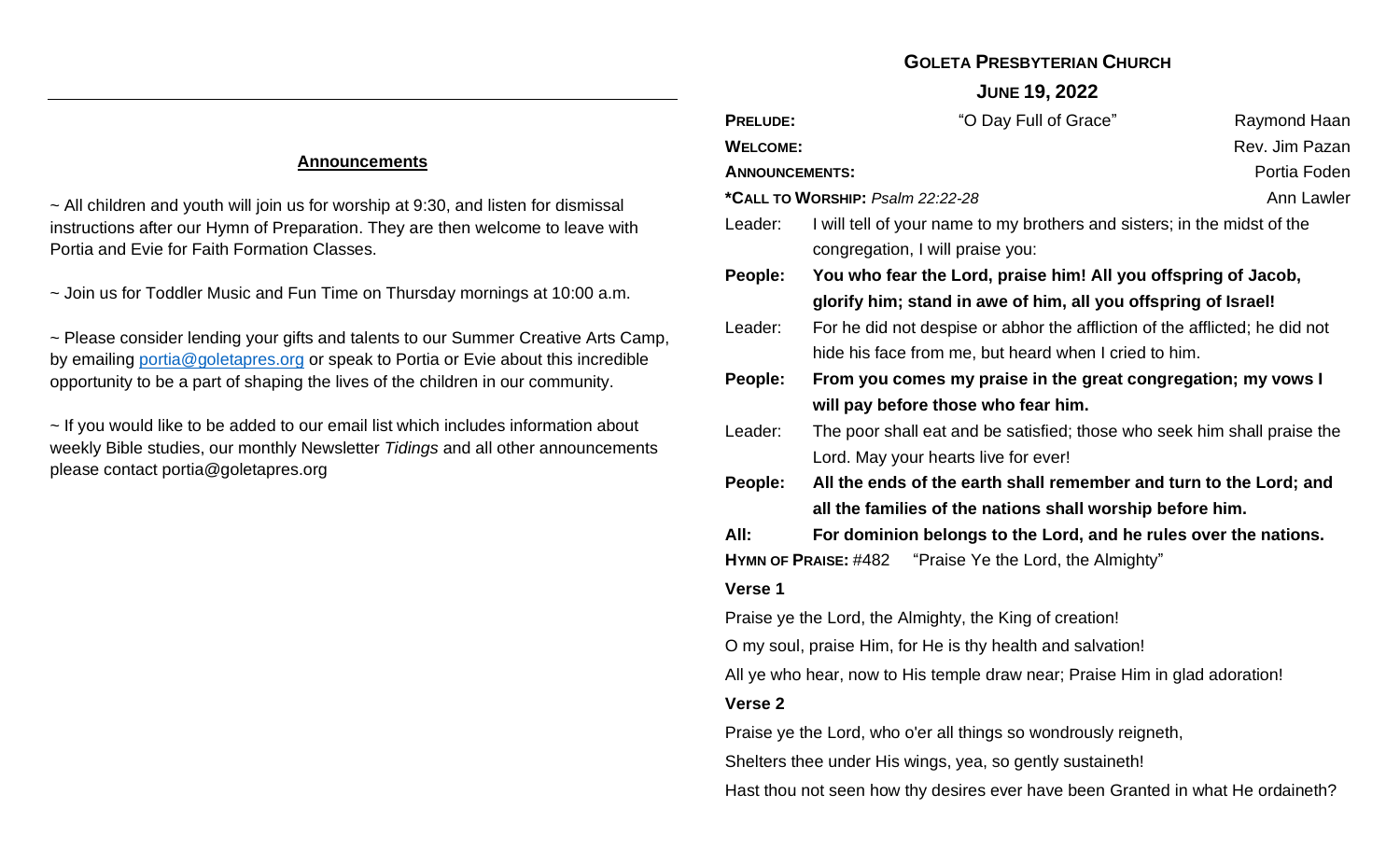## **Verse 3**

Praise ye the Lord! O let all that is in me adore Him!

All that hath life and breath, come now with praises before Him.

Let the Amen sound from His people again, Gladly for aye we adore Him.

## **CONFESSION AND ASSURANCE** Ann Lawler

**Dear Lord, creator of the universe, the one who has given us life itself. We worship you and give you our hearts in praise. You are immense, yet you draw so near to us. You are all powerful, yet you tenderly hold us, broken and sinful as we are. We come to you now to say we are sorry and to ask your forgiveness. We confess that we have sinned again and again. We have fallen short of who you would have us be and we have tried to do life our own way. Too many times, we have ignored the needs of those around us, and not reached out our hands to help. Oh, Lord, forgive us. Give us hearts that desire to serve you. Give us minds that are curious to know you. Give us strength to seek you. Amen HYMN OF PREPARATION:** #241 "Behold the Goodness of Our Lord" **PEACE OF CHRIST:**

**ANTHEM** "I Shall Not Be Moved" arr. Alice Parker

Glory Hallelujah, I shall not be moved, Anchored in Jehovah, I shall not be moved. Just like a tree that's planted by the water, I shall not be moved.

In his love abiding, I shall not be moved, And in him confiding, I shall not be moved. Just like a tree that's planted by the water, I shall not be moved.

Though all Hell assail me, I shall not be moved, Jesus ill not fail me, I shall not be moved. Just like a tree that's planted by the water, I shall not be moved.

Though the tempest rages, I shall not be moved, On the Rock of Ages, I shall not be moved. Just like a tree that's planted by the water, I shall not be moved.

# **SCRIPTURE READING:**

## **Galatians 3:19-29**

**<sup>19</sup>** Why then the law? It was added because of transgressions, until the offspring would come to whom the promise had been made; and it was ordained through angels by a mediator. **<sup>20</sup>** Now a mediator involves more than one party; but God is one. **<sup>21</sup>** Is the law then opposed to the promises of God? Certainly not! For if a law had been given that could make alive, then righteousness would indeed come through the law. **<sup>22</sup>** But the scripture has imprisoned all things under the power of sin, so that what was promised through faith in Jesus Christ might be given to those who believe. **<sup>23</sup>** Now before faith came, we were imprisoned and guarded under the law until faith would be revealed. **<sup>24</sup>** Therefore the law was our disciplinarian until Christ came, so that we might be justified by faith. **<sup>25</sup>** But now that faith has come, we are no longer subject to a disciplinarian, **<sup>26</sup>** for in Christ Jesus you are all children of God through faith. **<sup>27</sup>** As many of you as were baptized into Christ have clothed yourselves with Christ. **<sup>28</sup>** There is no longer Jew or Greek, there is no longer slave or free, there is no longer male and female; for all of you are one in Christ Jesus. **<sup>29</sup>** And if you belong to Christ, then you are Abraham's offspring, heirs according to the promise.

**MESSAGE:** "A New Identity" **SONG OF RESPONSE:** #358 "Help Us Accept Each Other" **Verse 1**

Help us accept each other, As Christ accepted us; Teach us as sister, brother, Each person to embrace. Be present, Lord, among us, And bring us to believe We are ourselves accepted, And meant to love and live.